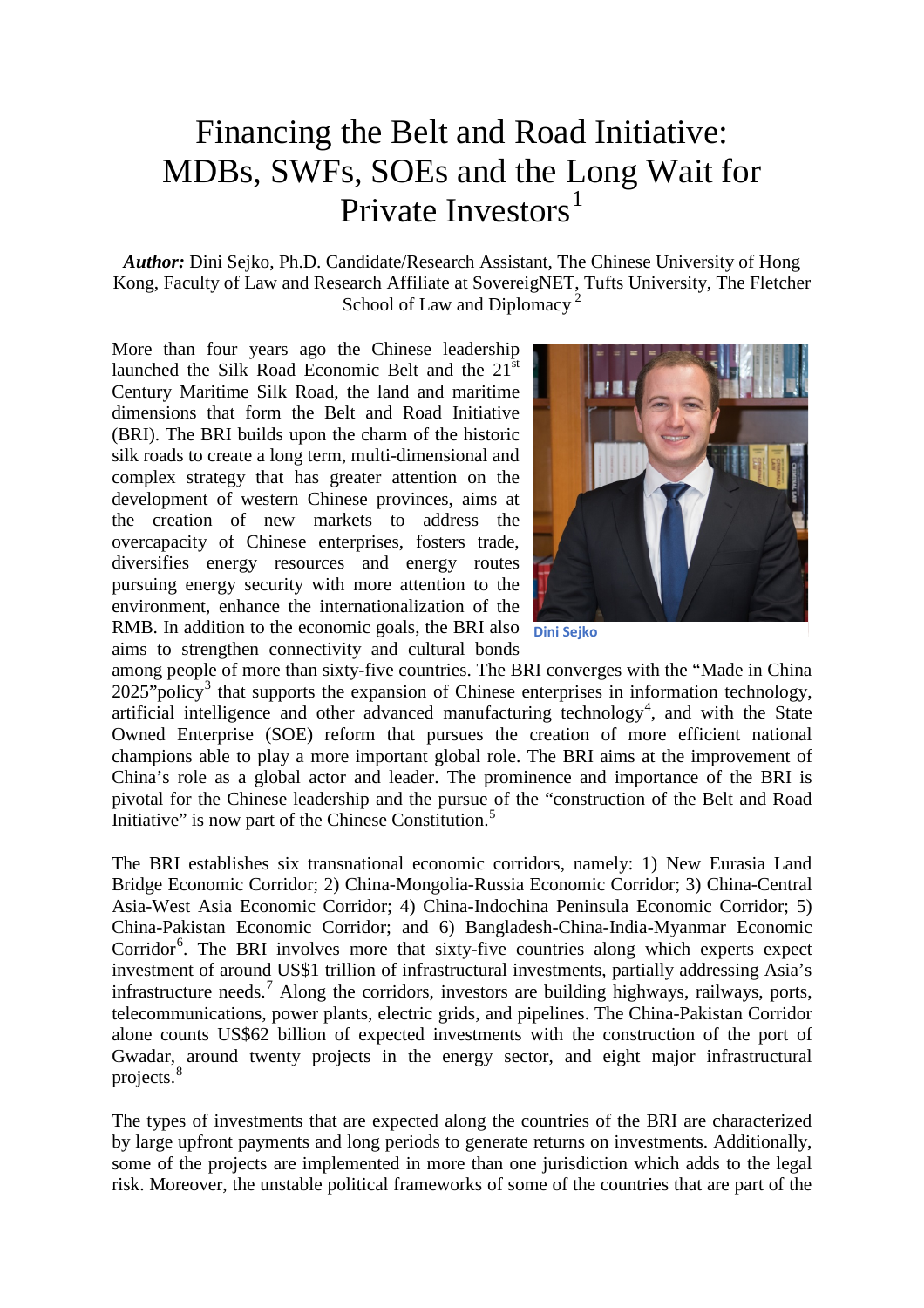BRI increases the related political risk.<sup>[9](#page-3-8)</sup> The majority of bilateral investment agreements (BITs) between China and the BRI countries are characterized by weak protections such as lack of national treatment and narrow dispute settlement clauses that allow for claims only related to the amount of compensation in case of expropriation. This background is not very attractive to private investors.

The success of the BRI is pivotal for Chinese policies and is strictly connected with the success of the investments in the infrastructural project that underpin the BRI. Concurrently with the launch of the BRI, the Chinese government led the establishment of two new multilateral development banks (MDB) and a dedicated sovereign wealth fund (SWF). The Asian Infrastructure Investment Bank (AIIB) was established on 29 June 2015, with an initial subscription of US\$[10](#page-3-9)0 billion by the 57 founding members.<sup>10</sup> The AIIB is operating alone or in collaboration with the World Bank, the Asian Development Bank, the European Bank of Reconstruction and Development, the International Bank for Reconstruction and Development, and other multilateral development institutions to finance the projects. The AIIB supports green development and sustainable infrastructure projects in the energy sector that aid its members to do their part as expressed in the Paris Agreement to, "hold the increase in the global average temperature to well below 2 degrees Celsius above pre-industrial levels and pursue efforts to limit the temperature increase to 1.5 degrees Celsius"<sup>[11](#page-3-10)</sup> through specific schemes. The other MDB is the New Development Bank (NDB) established by Brazil, Russia, India, China, and South Africa (BRICS) on July 15, 2014 with an authorized capital of US\$ 100 billion, also known as the BRICS bank.<sup>[12](#page-3-11)</sup> The new MDBs have converging agendas with respect to the BRI projects. Even though AIIB and NDB do not have a specific mandate to support the BRI, both institutions are financing BRI projects. In the case of AIIB, the projects that so far have received financial support are all in countries that are part of the BRI. $^{13}$  $^{13}$  $^{13}$ 

The Chinese policy banks are deeply involved in the financing of BRI's projects. China Development Bank and Export-Import Bank of China, two state-owned banks have received injection of capital from the foreign exchange reserve (US\$32 billion and US\$30 billion, respectively) to better support the financial needs B&R investors.<sup>[14](#page-4-0)</sup> Also the four state-owed commercial banks are participating in the investments, and financing of the BRI by issuing overseas bonds<sup>[15](#page-4-1)</sup> and providing loans.<sup>[16](#page-4-2)</sup> In 2016, the Industrial and Commercial Bank of China Limited, the China Construction Bank Corporation, and the Bank of China signed memoranda of understanding with Investment Enterprise Singapore to support the participation of Singaporean companies to the BRI.<sup>[17](#page-4-3)</sup> This important economic commitment, detached from the related geopolitics emphasise the potential of BRI projects to generate economic returns.

Despite the fact that Chinese development banks and international MBDs are supporting with loans and financing the projects, the Chinese SWFs and SOEs are directly involved with the infrastructure and energy investments. In late 2014, the Chinese government established the Silk Road Fund (SRF) a new dedicated sovereign wealth fund with a specific mandate to finance BRI projects.<sup>[18](#page-4-4)</sup> The SRF is established with resources from the more notorious and richer China Investment Corporation (CIC), the State Administration of Foreign Exchange (SAFE) and other state-owned banks, with an initial capital of US\$40 billion. The SRF, while pursuing economic returns on its investments, does not aim to maximize profits but invests in projects with sustainable and reasonable returns, and endeavours to promote coordination and integration of the development strategies between China and the host countries.<sup>[19](#page-4-5)</sup> In order to better support the investments of the SRF, the Chinese government decided to add another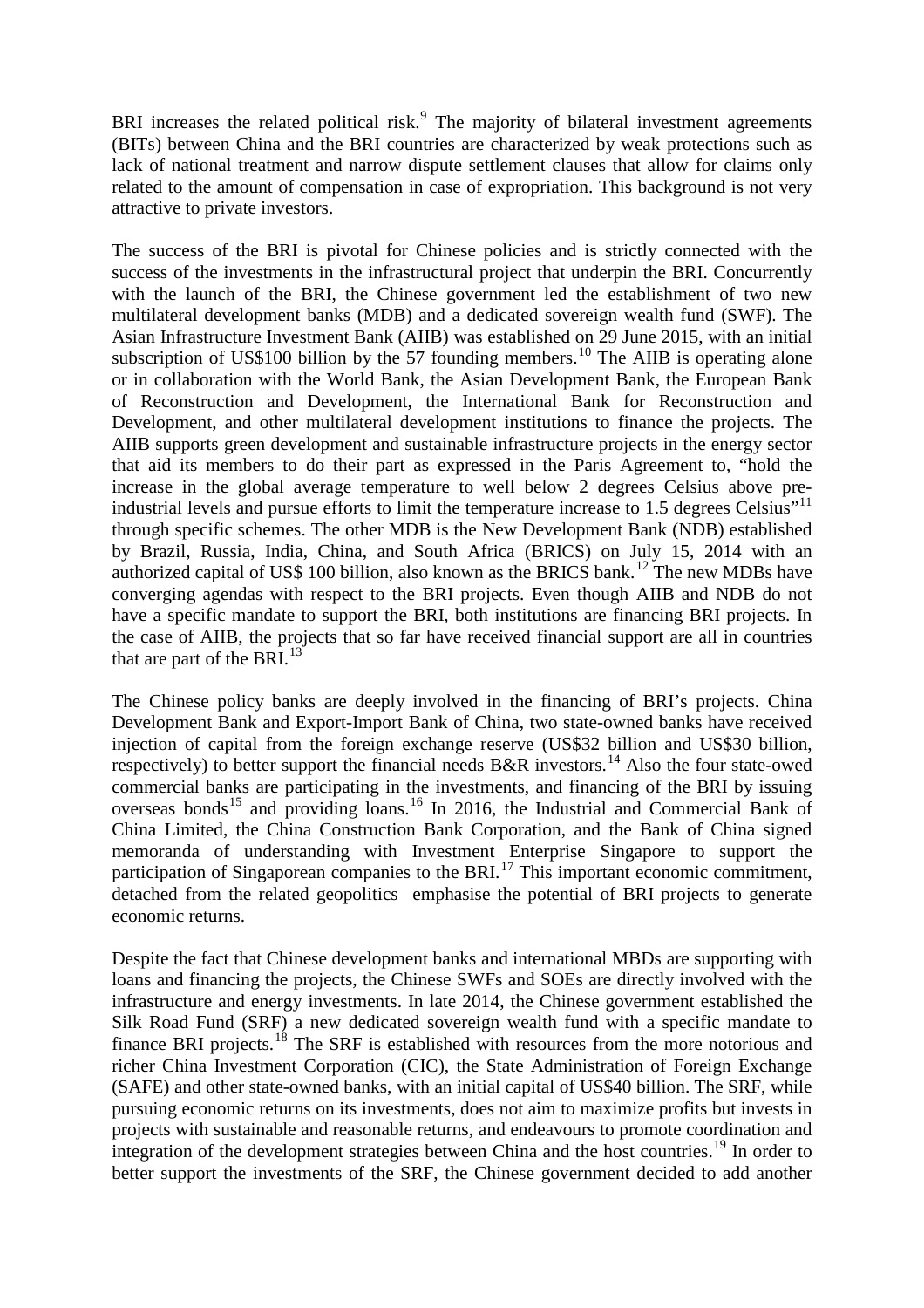tranche of 100 Billion RMB to the resources of the fund.<sup>[20](#page-4-6)</sup> So far SRF has also made several major energy and infrastructure investments: a) 9.9 percent stake in Russia\'s key new liquefied natural gas (LNG) project based in South Tambeyskoye gas field from Novatek, Russia's largest independent natural gas producer, for 1,087 million EUR, 10 percent equity ownership interest in PJSC SIBUR Holding, a Russian vertically integrated gas processing and petrochemical company. SINOPEC has previously invested in SIBUR.<sup>[21](#page-4-7)</sup>

The investment strategy of CIC, one of the biggest SWFs in the world, with more than 810 billion USD in assets under management, has changed in light of the BRI. CIC has increased its focus on direct investments and together with CIC Capital (a subsidiary) have led Chinese consortiums in several major deals in the infrastructure and real estate sectors $^{22}$  $^{22}$  $^{22}$ . Since CIC does not have deep knowhow, experience, and the necessary staff to supervise investments in different economic sectors, partnerships with the Chinese SOEs that are looking for acquisitions offshore is natural and based on a business rationale.<sup>[23](#page-4-9)</sup> Last year CIC Capital was part of an international consortium that acquired a 50-year lease to operate the Port of Melbourne for 7.3 billion USD. CIC Capital contributed by \$1,094,000,000 USD. The same subsidiary was also involved in the \$920 million purchase of a 65 percent stake in Kumport, Turkey's third-largest container port, in a consortium that involved COSCO and China Merchant.<sup>[24](#page-4-10)</sup> As part of real estate investments CIC has acquired from CBRE Global Investors ten shopping malls in France and Belgium for \$1.44 billion, and the purchase of nine office towers in Brisbane, Melbourne and Sydney from Australia's Investa Property Trust, a Morgan Stanley subsidiary, for A\$2.45 billion (\$1.8 billion). In order to mitigate political risk related to the investments SWFs or SOEs cooperate with domestic partners. CIC and Russian Direct Investment Fund have established the Russia-China Investment Fund to support Chinese investments in Russia in different economic sectors, and together with SRF are investing in a major real estate project in former airfield Tushino in the North-West of Moscow. Also, the National Social Security Fund (NSSF) that has a mandate to supplement and adjust social security spending such as social insurance during the peak time period of the aging of population.<sup>[25](#page-4-11)</sup> NSSF has kept a low profile and is also adjusting its investment strategy seeking higher returns while participating in the BRI projects.<sup>[26](#page-4-12)</sup>

Based on information from the State-Owned Assets Supervision and Administration Commission of the State Council, forty-two central SOEs have participated in 1,676 BRI projects in different forms: by establishing joint ventures, making direct investments or becoming shareholders.[27](#page-4-13) SOEs have often had the support of the SWFs or the development banks in order to take full advantage of their expertise in the specific economic sectors. COSCO Shipping, China Overseas Port Holding Company, and China Merchants Port Holdings have made major acquisition of port activities: Piraeus, Gwadar, Hambantota, Colombo, Djibouti. China National Petroleum Corporation and other state-owned companies are involved in the development of oil and gas fields and construction of pipelines that connect central Asia to China. State Grid Corporation of China have acquired grids in Italy and Australia and establishing ultra-high voltage transmission lines between China and Russia, China and Mongolia, and China and Kyrgyzstan. In the same fashion, the activities of SOEs have expanded in other sectors such as highway and railways etc. The implementation of the projects has positively affected multinational corporations such as General Electrics, Honeywell, and Caterpillar that have become suppliers to the SOEs that are implementing the projects.

The success of the BRI is based on the activities of the Chinese state controlled entities (SWFs, SOEs and state-owned banks) together with the financial support of the MBDs.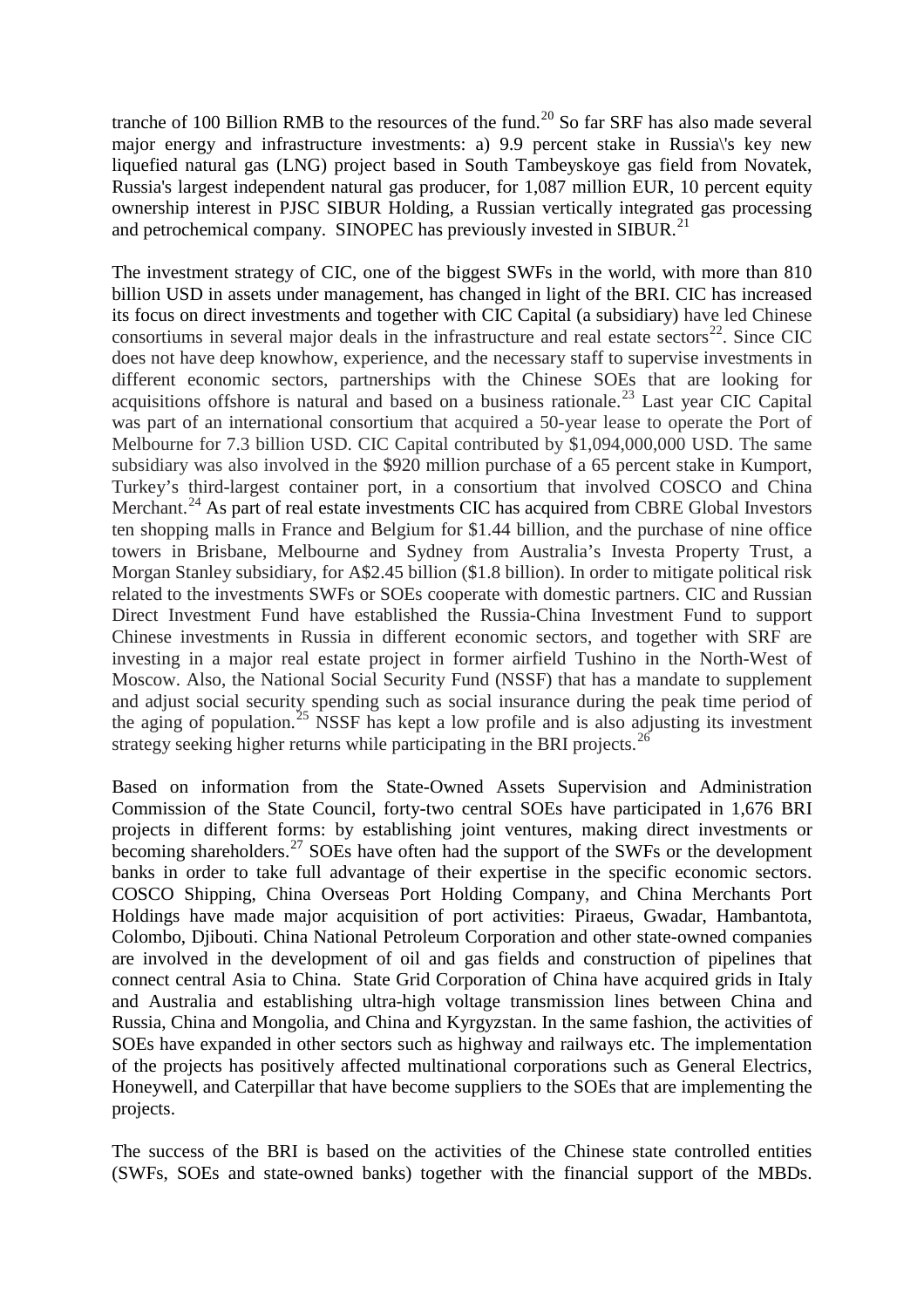Private investors can also benefit from the support of the MDBs. The decision of more privately-owned investors to invest in the BRI projects would make full use of the untapped potentials that more than sixty-five countries can offer, and add important financial resources to address the infrastructural gap in Asia. While on one hand the BRI is providing much needed investments in infrastructure, on the other hand BRI is fostering the investments of Chinese SWFs and SOEs as global actors in strategic sectors. The investments of Chinese SWFs and SOEs are frequently intertwined with geopolitical objectives and occasionally the geopolitical motivation seems to eclipse the economic rationale of specific investments to the pursue of broader and not intelligible objectives triggering national security concerns in the host countries.<sup>[28](#page-4-14)</sup>

The commitment of The State-owned Assets Supervision and Administration Commission of the State Council (SASAC) to encourage central SOEs to deepen their involvement in the countries along the BRI during the coming years, the pivotal role that SWFs and state-owned banks are playing in collaboration with other state controlled entities (IE Singapore, RDIF, etc), and the marginal role that private investors are playing, suggests that BRI is determining a great transformation serving as a springboard for the expansion of state capitalism.

<span id="page-3-0"></span><sup>&</sup>lt;sup>1</sup> This paper is developed based on research made for "Belt and Road Initiative - Benefits and Legal Pitfalls of a Chinese Unilateral Strategy" – presented with Prof. Bryan Mercurio at the International Conference & International Forum on "China's Belt and Road Initiative: Recent Policy Development and Responses from other Countries". Lingnan University.  $2 - 3$  December 2016.

<span id="page-3-1"></span> $2$  Ph.D. Candidate/Research Assistant, The Chinese University of Hong Kong, Faculty of Law and Research Affiliate at SovereigNET, Tufts University, The Fletcher School of Law and Diplomacy. Contact: [dinisejko@link.cuhk.edu.hk](mailto:dinisejko@link.cuhk.edu.hk)

<span id="page-3-2"></span><sup>&</sup>lt;sup>3</sup> Made in China 2025, The State Council, The People's Republic of China, <http://english.gov.cn/2016special/madeinchina2025/> accessed 5 November 2017.<br><sup>4</sup> Chinese Premier Li Keqiang said, "We will implement the 'Made in China 2025' strategy, seek innovation-

<span id="page-3-3"></span>driven development, apply smart technologies, strengthen foundations, pursue green development and redouble our efforts to upgrade China from a manufacturer of quantity to one of quality." See Made in China 2025: How Beijing is revamping its manufacturing sector, [http://www.scmp.com/tech/innovation/article/1818381/made](http://www.scmp.com/tech/innovation/article/1818381/made-china-2025-how-beijing-revamping-its-manufacturing-sector)[china-2025-how-beijing-revamping-its-manufacturing-sector](http://www.scmp.com/tech/innovation/article/1818381/made-china-2025-how-beijing-revamping-its-manufacturing-sector) accessed 5 November 2017.<br>
<sup>5</sup> General Program and Constitution of the Communist Party of China, Table of Amendments 2017, Coalition

<span id="page-3-4"></span>for Peace and Ethics, available at [http://www.thecpe.org/wp-content/uploads/2017/10/cpc-constitution-table](http://www.thecpe.org/wp-content/uploads/2017/10/cpc-constitution-table-amendments-2017.pdf)[amendments-2017.pdf](http://www.thecpe.org/wp-content/uploads/2017/10/cpc-constitution-table-amendments-2017.pdf) accessed 5 November 2017.<br><sup>6</sup> Part of the BRI is also the Cooperation between China and Central and Eastern European Countries that

<span id="page-3-5"></span>involves 11 EU Member States and 5 Balkan, see Cooperation between China and Central and Eastern European Countries available at  $\frac{http://www.china-ceec.org/eng/accessed 5$  November 2017.

<span id="page-3-6"></span>Research from the ADB suggests that tackle poverty, and address climate change issues Asia need to invest \$1.7 trillion per year in infrastructure until 2030, see Meeting Asia's Infrastructure Needs, ADB, February 2017, available at <https://www.adb.org/sites/default/files/publication/227496/special-report-infrastructure.pdf> accessed 5 November 2017.<br><sup>8</sup> CPEC Energy Projects, available at [http://cpec.gov.pk/progress-update,](http://cpec.gov.pk/progress-update) accessed 5 November 2017.<br><sup>9</sup> Some of the countries that are part of the Belt and Road Initiative rank very bad with resp

<span id="page-3-7"></span>

<span id="page-3-8"></span>business – See rankings at The World Bank, Doing Business, available at

<span id="page-3-9"></span><http://www.doingbusiness.org/rankings> accessed 7 November 2017.<br><sup>10</sup>AIIB, Members and Prospective Members of the Bank, available at https://www.aiib.org/en/about-<br>aiib/governance/members-of-bank/index.html, accessed 5 Nove

<span id="page-3-10"></span> $\overline{11}$  AIIB, Energy Sector Strategy: Sustainable Energy for Asia, available at [https://www.aiib.org/en/policies](https://www.aiib.org/en/policies-strategies/strategies/sustainable-energy-asia/index.html)[strategies/strategies/sustainable-energy-asia/index.html,](https://www.aiib.org/en/policies-strategies/strategies/sustainable-energy-asia/index.html) accessed 5 November 2017.<br><sup>12</sup> The New Development Bank was established by Brazil, Russia, India, China & South Africa (BRICS) on July

<span id="page-3-11"></span><sup>15, 2014</sup> with an authorized capital of US\$ 100 billion. Accessed December 19, 2016,<http://ndb.int/genesis.php> accessed 6 November 2017.<br><sup>13</sup> cfr. The list of approved AIIB projects is available here https://www.aiib.org/en/projects/approved/index.html,

<span id="page-3-12"></span>a list of the proposed projects is available here<https://www.aiib.org/en/projects/proposed/index.html> accessed 6 November 2017